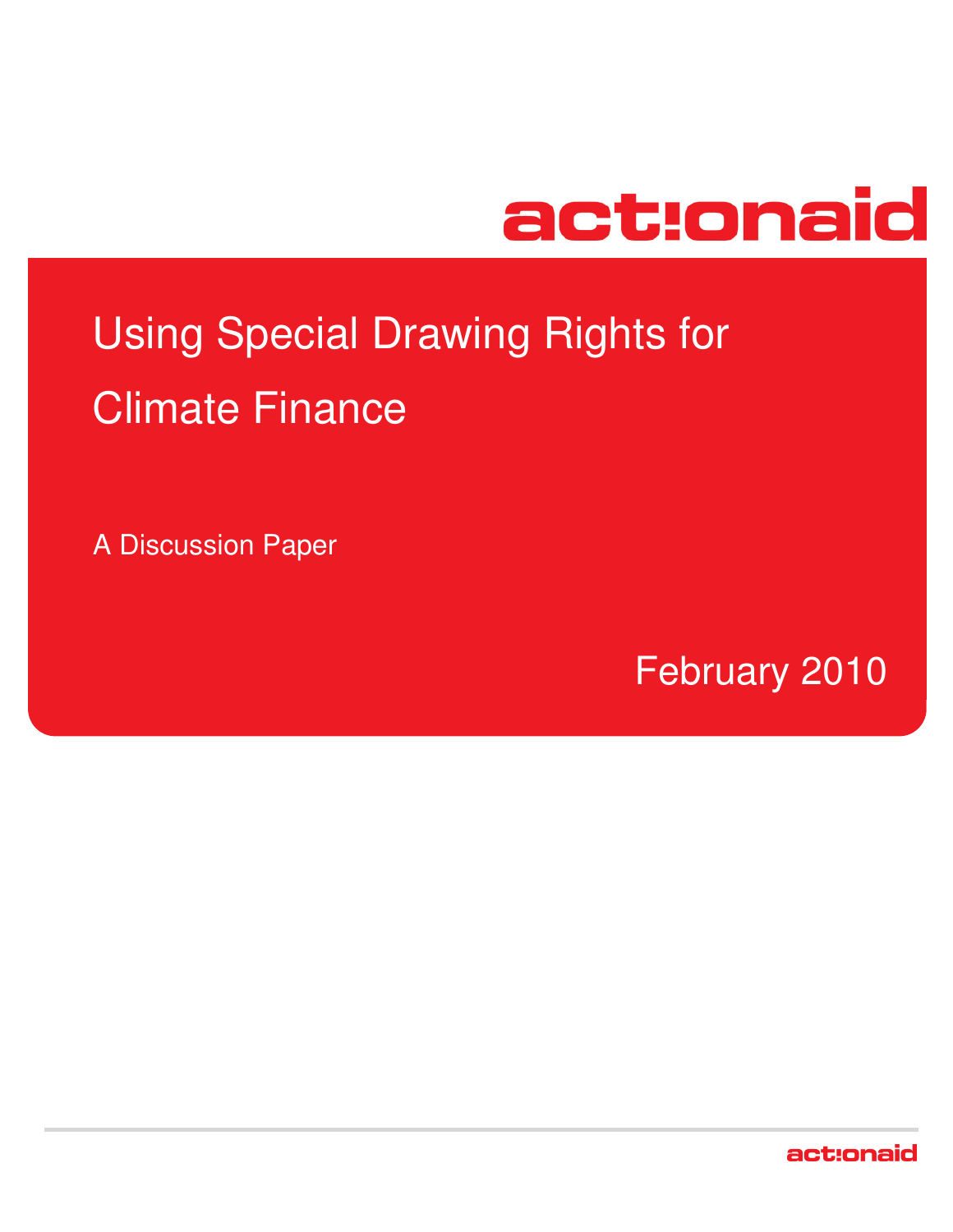#### **Introduction**

Climate change represents a significant obstacle to ending poverty and one of the gravest equity challenges of our time. While the richest countries in the world have been responsible for a disproportionate amount of global carbon emissions which cause global warming, it is the poorest countries in the world that are hit first and worst by climate change.

Climate change has already had disastrous effects on the world's poorest communities. Extreme weather events, sea-level rise, drought, disruption of water and food supplies, and negative impacts on health threaten existing poverty alleviation strategies and mean that more people must further struggle to make ends meet.

In order to help developing countries adapt to the impacts of climate change, developed countries will need to contribute at least U.S. \$100 billion in public finance per year.<sup>1</sup> Because adaptation finance should be understood as compensation for damages done by rich countries (rather than as aid), climate finance must be provided in the form of grants. It should not be tied to any economic policy conditionality, and must be additional to existing Official Developed Assistance targets.

However, supporting developing countries to adapt to the impacts of climate change is only one part of the climate solution. Developed countries also need to substantially cut their own greenhouse gas emissions and transfer significant sums – similarly estimated at roughly U.S. \$100 billion in public resources per year -- to help developing countries to lower their emissions and transition to clean-energy economies.<sup>2</sup>

Developed countries will need to agree to a combination of mechanisms to generate the resources needed for adaptation and mitigation. Such mechanisms could include a financial



<sup>&</sup>lt;sup>1</sup> For more information, see "Rich Countries' Climate Debt and How They Can Repay It." An ActionAid Rough Guide. December 2009.

<sup>&</sup>lt;sup>2</sup> European Commission staff working document accompanying Communication 'Towards a comprehensive climate change agreement in Copenhagen' part 1, 'costs associated with the resulting actions in the energy system and the industrial sectors',

http://ec.europa.eu/environment/climat/pdf/future\_action/part1.pdf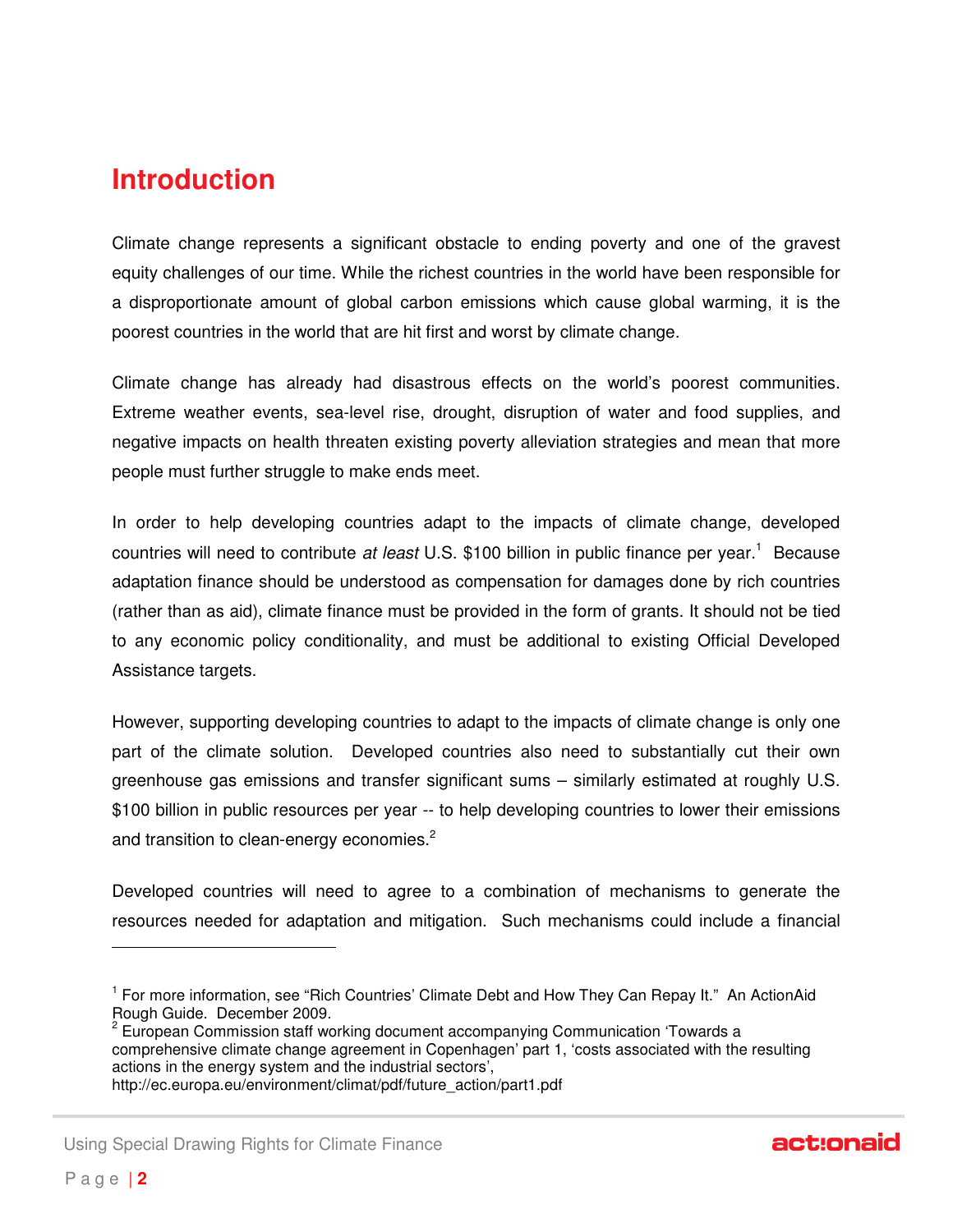transaction tax, the redirection of fossil-fuel subsidies in developed countries, and new levies in the aviation and shipping industries.

At the December 2009 climate change conference in Copenhagen, philanthropist George Soros helped draw attention to another means to generate resources for climate change: the use of Special Drawing Rights (SDRs), which are "reserve assets" created by the International Monetary Fund (IMF). Soros suggested that an immediate infusion of SDRs could create a U.S. \$100 billion "fast-start green fund" for climate finance that could be part of the answer to developing countries' adaptation and mitigation needs. $3$ 

At the World Economic Forum in January 2010, IMF Managing Director Dominique Strauss-Kahn echoed Soros's words, marking the first time the IMF has favorably acknowledged the possibility of using SDRs as a finance instrument. Strauss-Kahn was vague in his proposals and said the IMF will issue a paper sometime soon to elaborate. Though Strauss-Kahn seemed to suggest that the IMF could control the "fast-start green fund," it seems unlikely that an institution with no climate credentials would be entrusted with that role.

Strauss-Kahn's speech does open up space for serious, practical consideration of how SDRs could be used for climate finance. In this brief, ActionAid explores how SDRs can be used to contribute to the adaptation and mitigation needs of developing countries. The brief examines what special drawing rights are and how they have recently been used. It then puts forward a proposal for how SDRs could be used for climate finance, and discusses some broader implications of using SDRs for the global economy.

#### **What are Special Drawing Rights?**

SDRs are "reserve assets," sometimes thought of as a special currency, issued by the IMF and allocated to IMF member countries. The value of SDRs is derived from a mix of four major currencies, the U.S. dollar, the euro, the Japanese yen, and the U.K. pound sterling. They were devised in 1969, amidst a shortage of both dollars and gold, but they have been used more recently in response to the global financial and economic crisis that struck in 2008.

Using Special Drawing Rights for Climate Finance

j

 $3$  George Soros, "Using SDRs to Fight Climate Change," speech at Copenhagen climate conference. December 2009.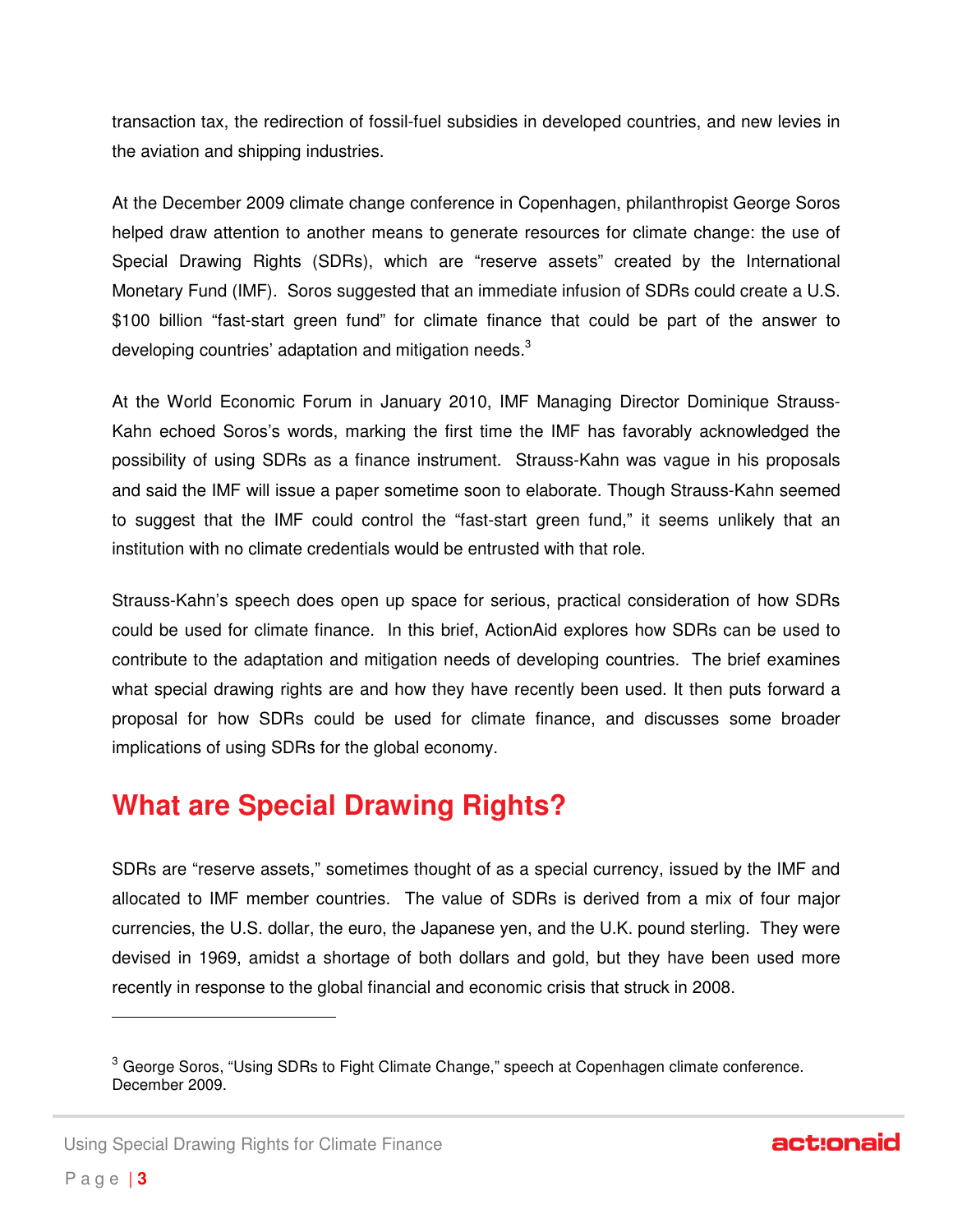A government can use SDRs in two ways. It can use them to build up reserves at its central bank (since increasing reserves provides an instant credit boost and usually means that a country can borrow more and on better terms), or it can convert its SDRs into hard currency.

When a government converts its SDRs into hard currency, it is required to pay a small interest charge, applicable until that government replenishes its SDRs.<sup>4</sup> Currently, with interest rates lowered in response to the financial crisis, the interest rate for SDRs is less than 0.5 percent. It is important to note that there is no fixed price for interest rates on SDRs, which will likely rise along with other interest rates as the global economy recovers.

Once a government converts its SDRs into hard currency, it can use the funds for whatever purpose it chooses. The IMF cannot impose any conditions and it has no voice in how countries use their SDR-derived funds. It is important to note that while the IMF Board can agree to issue any amount of SDRs, an allocation of over U.S. \$250 billion would likely require U.S. congressional approval, which would substantially delay the process.

#### **Recent Use of SDRs**

In April 2009, in response to the global financial and economic crisis, the G20 called for the first allocation of SDRs in 28 years. In less than five months, the IMF made a general allocation of SDRs worth approximately U.S. \$250 billion.

Because the IMF distributes SDRs in proportion to its members' IMF quotas (which are determined by a formula gauging a country's relative weight in the global economy), wealthy countries received approximately two-thirds of the SDRs -- in this case approximately U.S. \$165 billion. However, because developed country governments can raise funds on world markets at approximately the same cost as the SDR interest charge, they have seldom, if ever, converted their SDRs into hard currency for their own use.

-

<sup>4</sup> Replenishing SDRs, also referred to as repurchasing SDRs, occurs when a government restores the principle from its SDRs so that it is left with the SDRs as a reserve instrument. This happens by the IMF facilitating a process in which a government uses hard currency to re-purchase SDRs from an SDRsurplus country.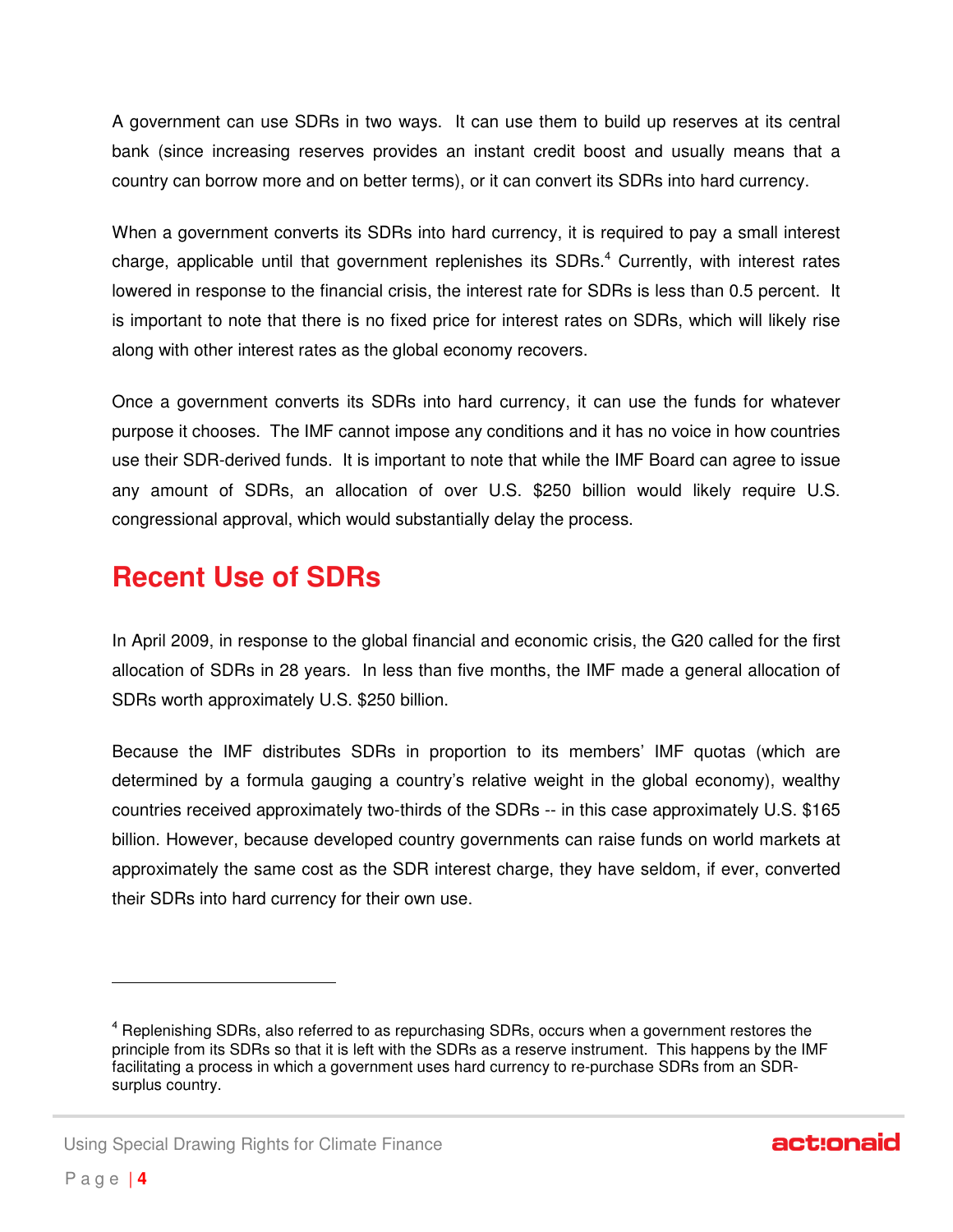### **Using SDRs for Climate Finance**

An immediate infusion of resources can happen if developed countries decide to convert their own idle SDRs into cash – up to U.S. \$165 billion from the 2009 allocation. This funding can then be transferred to a United Nations Framework Convention on Climate Change (UNFCCC) fund or mechanism. Various options are described below for how the interest on those SDRs could be paid. However, while an immediate infusion of resources for climate adaptation and mitigation is needed, predictable and sustainable climate finance is essential. Therefore, developed country governments must also agree to support ongoing and regular allocations of SDRs for climate finance.

For regular allocations of SDRs, both developed and developing countries could convert their SDR allocation into cash to be transferred to a UNFCCC fund. $5$  The fund would then make grants to developing countries for climate adaptation and mitigation, based on the rules established by its governing body. A key issue to be resolved relates to the interest charge which governments incur when they convert SDRs into hard currency. When SDRs are used for climate finance -- particularly for adaptation –developing country governments should not bear any of the costs involved, according to the "polluter pays" principle. Adaptation finance is a form of compensation for the measures developing countries are forced to take in the face of climate change they did not create. Therefore, all adaptation finance must be in the form of grants from developed countries.

There are various alternatives for covering the interest charge for SDRs, including:

- 1. Selling all or part of the IMF's enormous gold stocks (approximately 100 million ounces), which would likely cover several years of interest payments. (This option would require approval of the US Congress, among others.)
- 2. Requiring developed countries those countries historically responsible for creating the climate crisis – to pay the interest charges. This could be seen as a contribution towards the climate debt that developed countries owe to countries in the global south.



j

<sup>&</sup>lt;sup>5</sup> For more details on ActionAid's proposal for a new UNFCCC Fund, please see Equitable Adaptation Finance: The Case for an Enhanced Funding Mechanism Under the UN Framework Convention on Climate Change by ActionAid.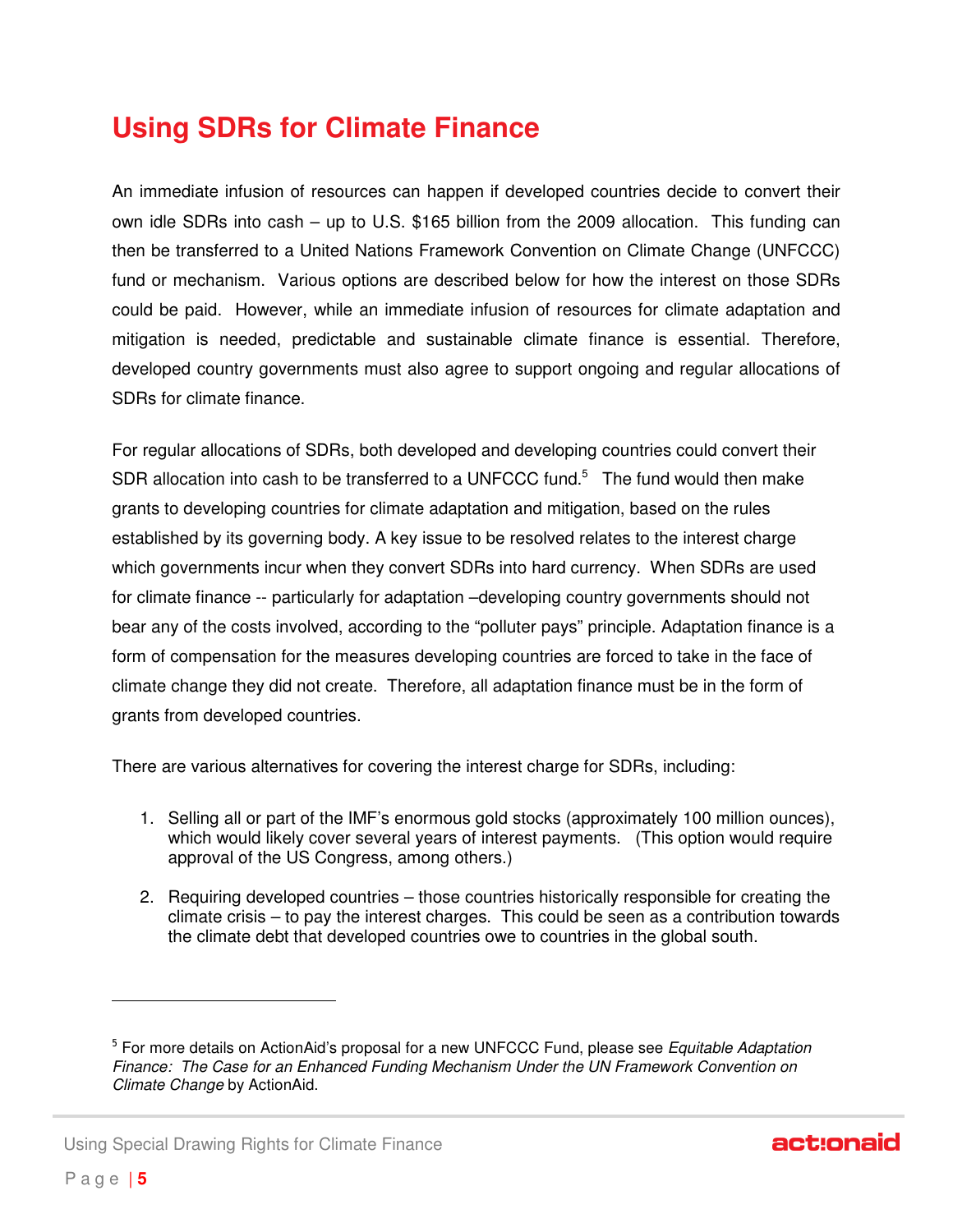3. Action by the IMF Board of Governors to "cancel" all SDRs which have been converted to hard currency for adaptation and mitigation purposes. Under this scenario, developing countries would not need to pay interest on or replenish their SDRs. This cancelation could be framed as a specific response to the global threat of climate change, and need not be seen as a precedent for the general use of SDRs.

The IMF Executive Board would eventually have to agree to use regular allocations of SDRs for climate finance and to transfer these resources to a UNFCCC fund. However, the first place of agreement on using SDRs for climate change should be through the UNFCCC, where all negotiations on climate change should take place.<sup>6</sup> The G20 could help advance this process by supporting this non-traditional use of SDRs.

### **Possible Risks**

In the wake of the climate crisis, the potential use of SDRs to generate financing for adaptation and mitigation is very compelling. Still, however, it is important to note the risks that may come along with using SDRs for financing climate change.

One risk is giving the IMF – an institution with an undemocratic governance structure and a history of attaching very harmful conditions to its loans – any role at all in climate finance. However, it is important to note that in the scenarios outlined in this paper, it is not the IMF, but the governing body of a UNFCCC fund, which controls the disbursement of SDRs. Furthermore, the IMF has no hand in how SDRs get used and the IMF cannot attach any conditions to the SDRs. The only role the IMF has is to actually create the SDRs.

Another possible risk is that developed country governments could use SDRs as a way to get out of paying their full climate debt. This is because, depending on how repurchases and interest payments are handled, SDRs could generate significant sums of money without necessarily burdening the Treasuries of developed countries. In the face of this risk, it is incumbent on the climate justice community to insist that SDRs are one of the options to



<sup>&</sup>lt;sup>6</sup> Reaching political agreement on SDRs for climate finance may be difficult for many reasons, including: 1) many wealthy governments maintain that SDRs should only be used for augmenting reserves; and 2) there may be objections that injections of cash into the global economy will lead to inflation (though this could be true of any solution to the climate finance gap). It is also important to note that the US holds veto power on the IMF board and would therefore need to be in agreement with dedicating SDRs to climate finance.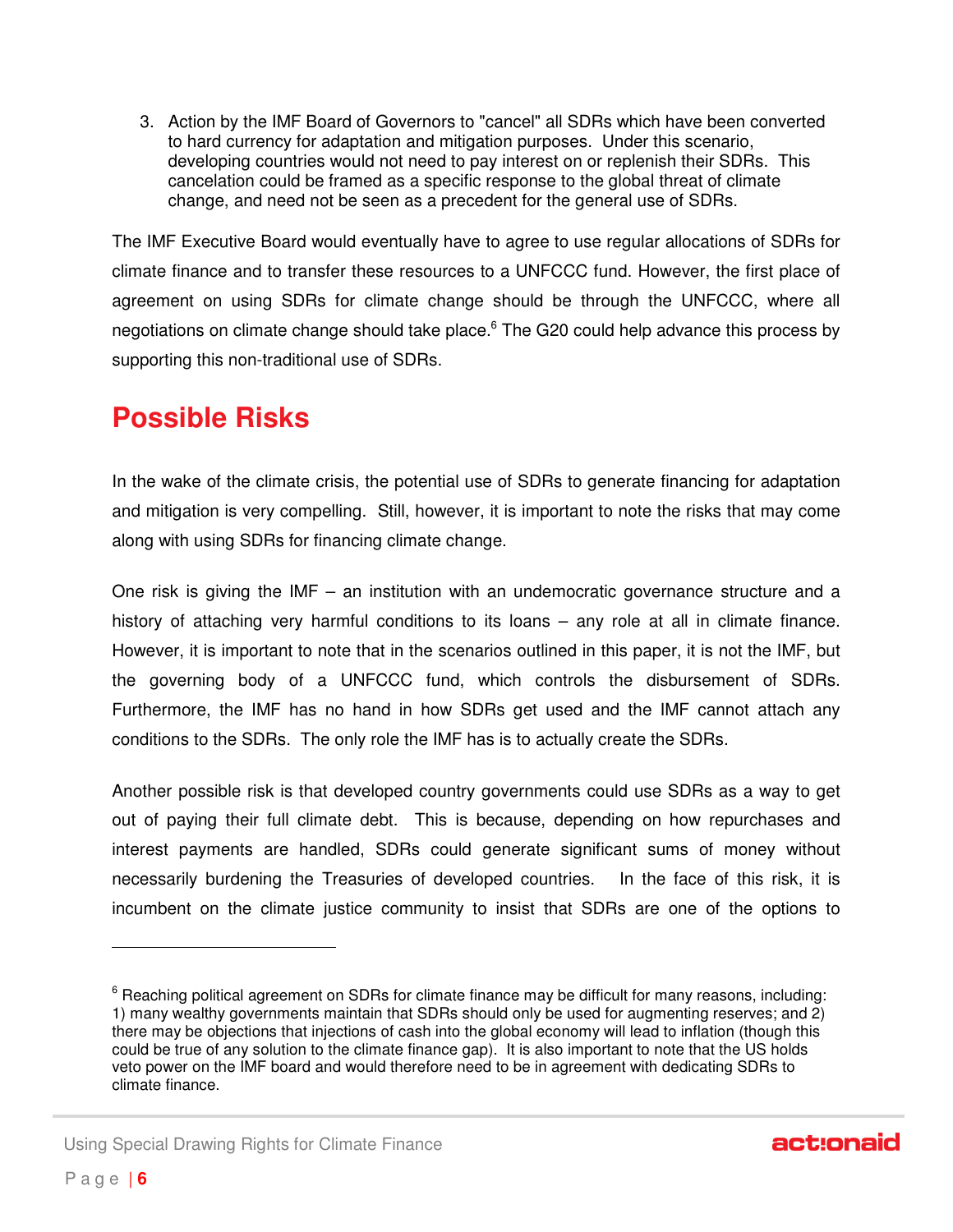generate climate finance. However, in order to meet developing countries' staggering adaptation and mitigation needs, and to ensure that developed countries live up to their responsibility for providing public finance to developing countries for climate change, a combination of innovative mechanisms to generate climate finance is needed.

## **Broader Implications for Use of SDRs for Climate Finance**<sup>7</sup>

Beyond providing substantial sums of money to developing countries for adaptation and mitigation needs, the use of SDRs as a vehicle for climate finance could make a significant contribution to the reform of the global economy. The recent global financial crisis has exposed the urgent need for a more equitable financial system for both developing and developed countries.

Reliance on the dollar to perform double duty as both the U.S. currency and as the main global reserve currency was a major factor exacerbating the global financial and economic crisis. The US has incurred a vast trade deficit by importing more goods than it exports. This large and growing trade deficit signals to developing countries that the US will eventually need to correct this imbalance by decreasing its imports and increasing its exports by lowering the value of the dollar so that it can sell its goods more cheaply on international markets.

This inevitable devaluation of the US dollar will cause the value of developing countries' foreign reserves to fall, weakening their domestic currencies and precipitating balance of payments crises. As has been demonstrated in previous episodes, such crises would have devastating impacts on poor countries.

Beyond the excessive trade surpluses (China) and deficits (U.S.) that characterize our global economy, many economists have pointed out that reliance on the US dollar as a global reserve

-

 $7$  For more information, see, "Fruits of the Crisis: Leveraging the Financial and Economic Crisis of 2008-2009 to Secure New Resources for Development and Reform the Global Reserve System." Soren Ambrose and Bhumika Muchhala. January 2010. http://www.actionaid.org/docs/sdr\_reserve\_final.pdf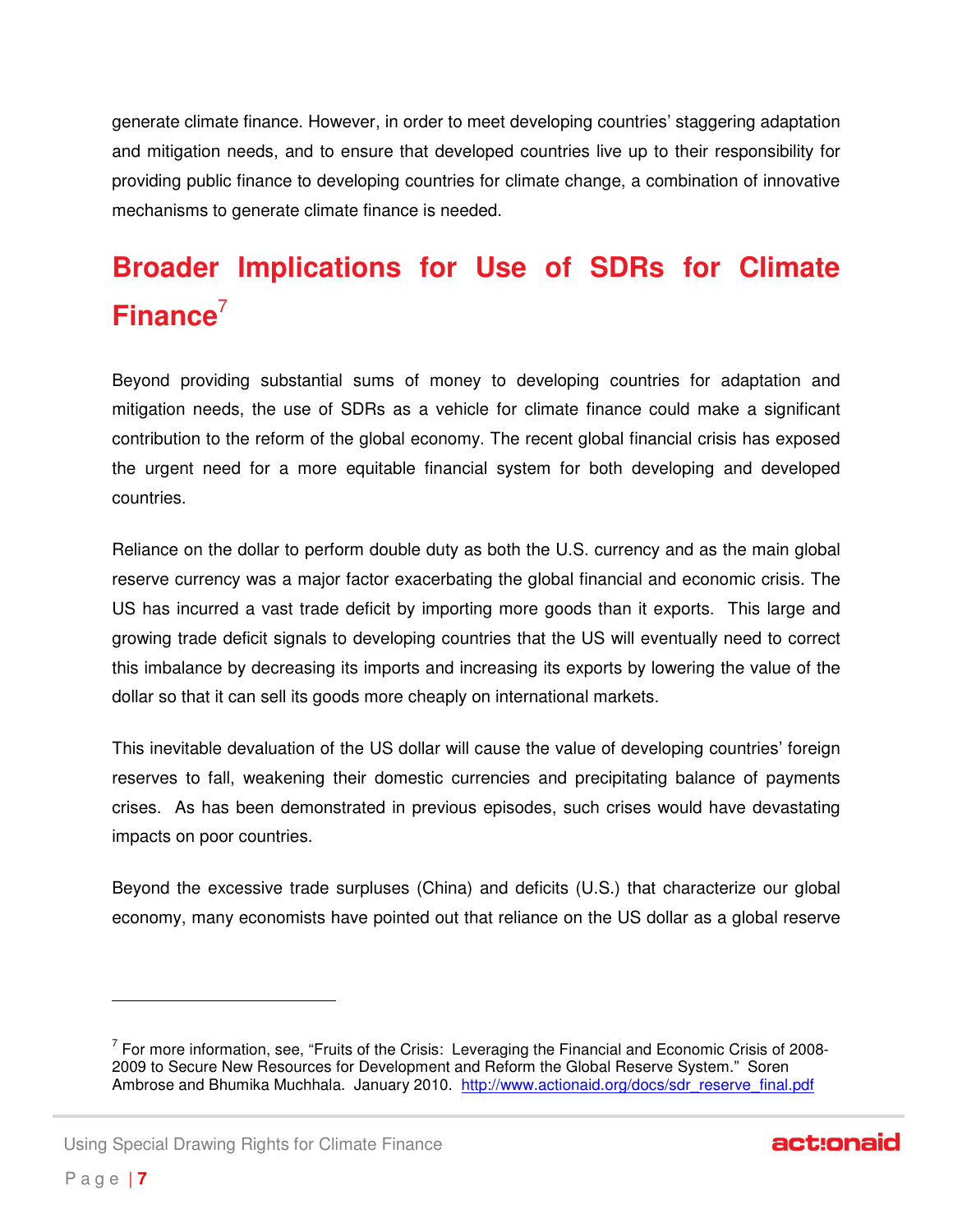currency dooms any potential reforms meant to avert future economic crises.<sup>8</sup> They are now concluding that monetary reform, with a *neutral* global reserve currency as its centerpiece, is the best solution. The SDR is by far the most widely-cited candidate to serve as that global reserve currency.

In addition to shielding developing countries from the impacts of the inevitable fall in the value of the U.S. dollar, SDRs have another potential benefit. During financial crisis, developing countries face the threat that foreign investors will flee. To help prevent capital flight, developing countries, particularly China and other countries in Asia, have recently begun to build up substantial dollar stockpiles. These reserve funds help protect the value of a country's national currency when it uses its surplus reserves to buy its own currency on the global market, thereby protecting the value of foreign investment and discouraging capital flight.

There are significant implications for maintaining huge dollar reserves in foreign central banks. First, fewer dollars are in circulation to meet pressing needs like funding climate adaptation. Additionally, because countries generally obtain their surplus by buying bonds from the U.S. Treasury, stockpiled reserves also represent low-interest loans by developing countries to the world's dominant economy, the United States. If SDRs replace the dollar as the global reserve currency, a reformed system could prevent such an inequitable transfer of wealth from developing to developed countries. Moreover, because the amount of SDRs issued could be controlled, and because rules and incentives could be created to keep countries from running large surpluses or deficits (such as making a certain amount of SDRs invalid if kept over a long period of time), it would be more difficult for countries to amass such significant amounts of reserves.<sup>9</sup>

Using SDRs as a vehicle for climate finance would help legitimize their use in the global economy. The very use of SDRs for climate finance would put more SDRs into circulation and broaden awareness of their value among global financial officials. Should the G20 and the IMF

-

<sup>&</sup>lt;sup>8</sup> See, for example, "Policy Response to the Global Financial Crisis: Key Issues for Developing Countries" by Yilmaz Akyüz (May 2009) , "Special Drawing Rights and the Reform of the Global Reserve System," by José Antonio Ocampo (September 2009), and "Commission of Experts of the President of the UN General Assembly on Reforms of the International Monetary and Financial System" (September 2009). <sup>9</sup> "Commission of Experts of the President of the UN General Assembly on Reforms of the International Monetary and Financial System" (September 2009).